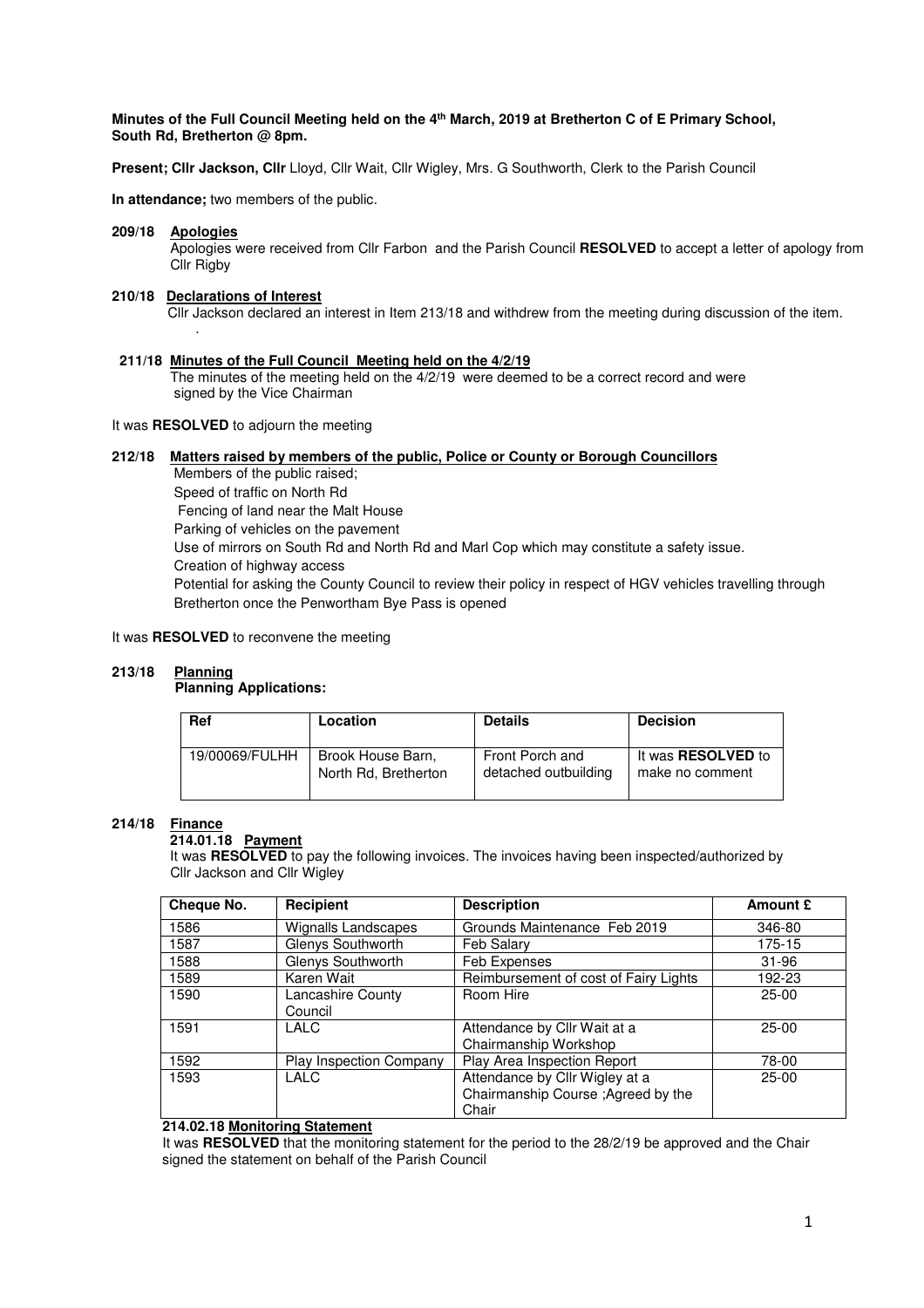#### **215/18 Highways Issues**

#### It was **RESOLVED to;**

Seek further information on the serious accident which occurred on the 7/2/19 Request Cllr Iddon, the Chief Constable and Seema Kennedy MP to attend the April meeting to discuss the concerns of residents and the Parish Council. Submit items to the Chorley Liaison Committee meeting

## 2**16/18 Fencing of Land near the Malt House**

It was **RESOLVED** to seek information from the Highways Department

### **217/18 Decision taken by the Chair**

 It was **RESOLVED** note the decision Attendance of Cllr Wait on a Chairmanship Workshop

#### **218/18 Car Parking on the Pavement**

It was **RESOLVED** to use the Newsletter to remind residents not to park on the pavement

## **219/18 Use of mirrors on North and South Rd and Marl Cop**

It was **RESOLVED** to seek information from the Highways Department

### **220/18 Creation of Highway Access**

It was **RESOLVED** to seek information from the Highways Department

**221/8 Use of roads in Bretherton by Heavy Goods Vehicles once the Penwortham Bye Pass is opened** It was **RESOLVED** to ask Ulnes Walton, Croston and New Longton Parish Councils if they would be part of joint approach to the County Council requesting the banning of HGVs once the Penwortham by pass is opened

## **222/18 Best Kept Village Competition 2019**

 It was **RESOLVED** to Enter the competition Agree the list of outstanding features Agree the list of properties not to be part of the judging

#### **223/18 Picnic Tables**

 It was **RESOLVED** to accept the kind offer made by Cllr Jacksons to dispose of the existing tables and to construct the new tables once they have been received

**224/18 Croston Junior Football Club-Change of Contact details**  It was **RESOLVED** to update the contract in view of the change of officials

# **225/18 Play Inspection Report**

It was **RESOLVED** to; Note the contents of the report Ask Cllr Farbon to compile a repair schedule for consideration by the Parish Council.

#### **226/18 Chorley Liaison Committee meeting 20/3/2019 at 6.30pm at Chorley Town Hall**

 It was **RESOLVED** that The Parish Council be represented by Cllr Jackson and Cllr Wait The following items be submitted Collision statistics Use of roads in Brehterton by HGVs Speed of traffic on North Rd